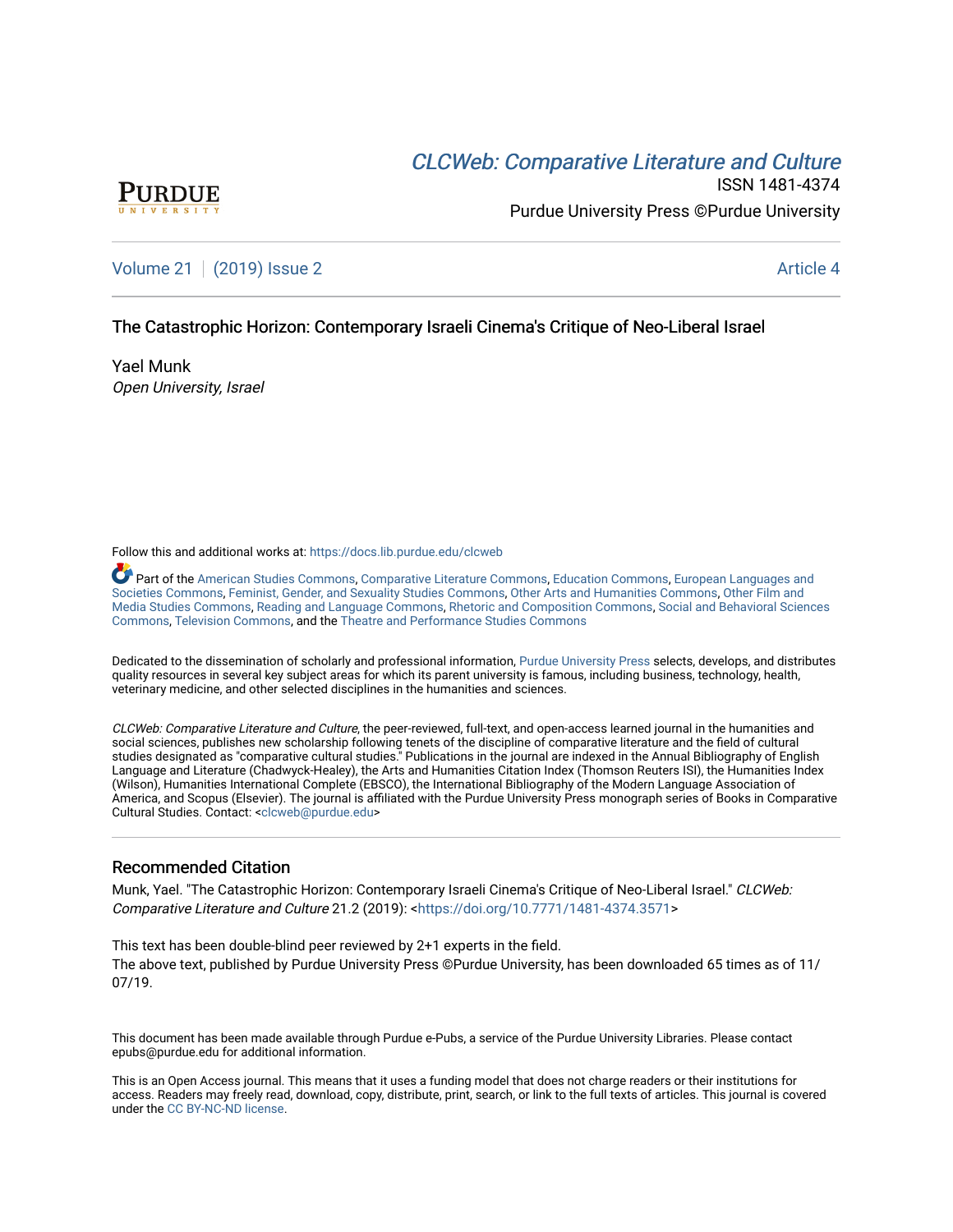**PURDUE** UNIVERSITY PRESS <[http://www.thepress.purdue.edu>](http://www.thepress.purdue.edu/)

# *CLCWeb: Comparative Literature and Culture*

ISSN 1481-4374 [<http://docs.lib.purdue.edu/clcweb>](http://docs.lib.purdue.edu/clcweb) Purdue University Press **©**Purdue University

*CLCWeb: Comparative Literature and Culture*, the peer-reviewed, full-text, and open-access learned journal in the humanities and social sciences, publishes new scholarship following tenets of the discipline of comparative literature and the field of cultural studies designated as "comparative cultural studies." In addition to the publication of articles, the journal publishes review articles of scholarly books and publishes research material in its *Library Series.*  Publications in the journal are indexed in the Annual Bibliography of English Language and Literature (Chadwyck-Healey), the Arts and Humanities Citation Index (Thomson Reuters ISI), the Humanities Index (Wilson), Humanities International Complete (EBSCO), the International Bibliography of the Modern Langua-ge Association of America, and Scopus (Elsevier). The journal is affiliated with the Purdue University Press monog-raph series of Books in Comparative Cultural Studies. Contact: [<clcweb@purdue.edu>](mailto:clcweb@purdue.edu)

#### **Volume 21 Issue 2 (March 2019) Article 4 Yael Munk,**

**"The Catastrophic Horizon: Contemporary Israeli Cinema's Critique of Neo-Liberal Israel"**

<http://docs.lib.purdue.edu/clcweb/vol20/iss2/4>

Contents of *CLCWeb: Comparative Literature and Culture* **21.2 (2019)** Thematic Issue *Materiality and the Time of the Present in Israeli Culture* **Ed. Oded Nir and Ari Ofengenden**

[<http://docs.lib.purdue.edu/clcweb/vol21/iss2/>](http://docs.lib.purdue.edu/clcweb/vol21/iss2/)

**Abstract**: In her article, Munk analyzes the gradual decline in social solidarity of the once-socialist Israeli society has become discernible in arts and society alike. This process has been voiced in films that described the dangers of a segregated society in a graphic manner, pointing an accusing finger at what Israeli society has become. In these films, the prolonged Israeli occupation of the Palestinian territories considered by some as the source of all evil, has been removed from the intellectual foreground in order to provide by a deeper look into the catastrophic outcomes of the social dead end Zionism has reached. The article analyzes four feature films from four different Israeli male generations – Uri Barabash's The Salt of the Earth (2006), Yaki Yosha's Still Walking (2010), and Tom Shoval's Youth (2013) and Jonathan Gurfinkel's S#x Times (2013) in order to define the post-ideological shift that Israeli cinema has chosen. Through their representation of gratuitous violence, the four films selected reveal the unspoken social and political dead end that contemporary Israeli society has reached.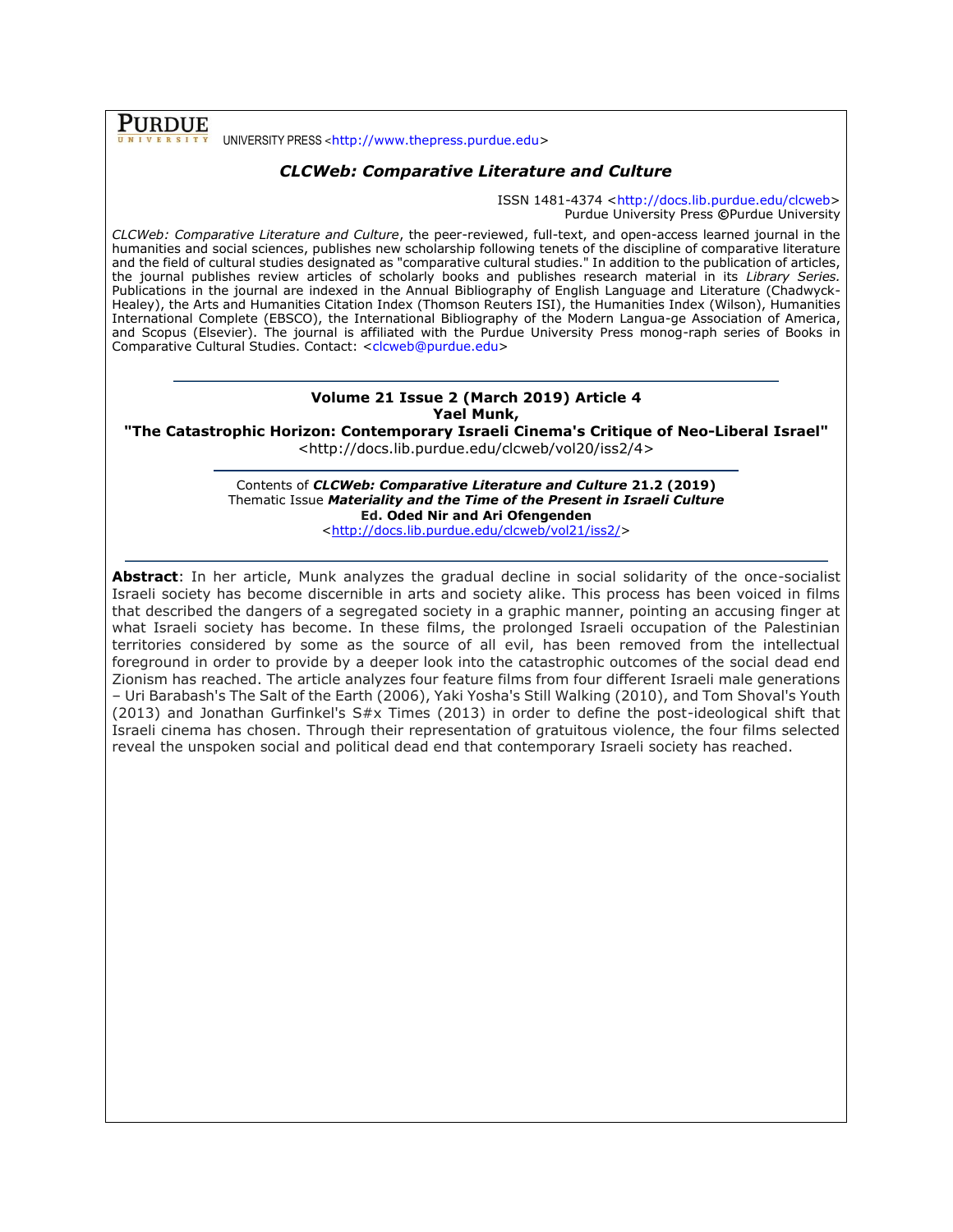Yael Munk, "The Catastrophic Horizon: Contemporary Israeli Cinema's Critique of Neo-Liberal Israel" page 2 of 10 *CLCWeb: Comparative Literature and Culture* 21.2 (2019): <http://docs.lib.purdue.edu/clcweb/vol21/iss2/4> Thematic Issue *Materiality and the Time of the Present in Israeli Culture*. Ed. Oded Nir and Ari Ofengenden

# **Yael MUNK**

### **The Catastrophic Horizon: Contemporary Israeli Cinema's Critique of Neo-Liberal Israel**

"This city has a kind of sour smell, like if something's rotten here. Like one big argument. I think being alone is a type of landscape in this city. And I can't take it anymore". These are the last words uttered by Ricky, a young woman who left her husband and child in her native kibbutz with the intention to solve her existential misery in the big city. She wanders aimlessly at night in the city of Tel-Aviv, looking around the empty streets, desperately seeking for someone she could speak to. When she finally finds such a person at a bar, it is a chauvinistic Israeli Secret Service agent who uses her for his pleasure in casual sex and then urges her to leave his apartment. She obeys him but in a non-conventional way: she jumps from his window to her death.

This minor scene, taken from the late Assi Dayan's opus magnum, *Life According to Agfa* (1992), reveals the moral deterioration of Tel-Aviv, the Israeli city considered as symbol of the revival of the Jewish people in Israel. Set in a pub named Barbie (not after the doll but rather after the nickname given to Abarbanel, an Israeli psychiatric hospital) during its opening hours – from the evening to the morning after – *Life according to Agfa* is in fact an elegy to the city that could have become a dreamcome-true, but had failed. Dayan's dystopian and decadent narrative, photographed in a documentarylike black and white depicting the last days of the first Intifada as the Oslo agreements were about to be signed, is the first and most significant warning-sign of the apocalyptic ending which threatens the State of Israel.

According to Dayan's vision, the privileged stratum of Israeli society is about to be confronted by Israel's underprivileged, a confrontation that will provoke a terrible carnage from which no one will survive. Dayan opens his film with the prophetic caption "In a year from now" – a caption that gives his apocalyptic visions an eternal validity. In it, Dayan takes the viewer for a tour in Israel's deteriorating condition, in which Palestinians, Arabs, Ashkenazi and Mizrahi Jews, women and an IDF unit on leave, all gather and confront each other until their very end. The film's final sequence, accompanied by Leonard Cohen's famous song *Who by Water* (based on the Jewish prayer *Unetanneh Tokef,* which is the prayer of Yom Kippur, the holiest atonement day), follows the complete destruction of the pub and all its inhabitants.

The last shot in the film is in color; now everything is different, as the high-angle color shots reveal the blue skies above the empty streets. The camera enters a room through a balcony and reveals the black and white photographs shot in the pub during the previous night, before the carnage took place. The spectator now hesitates as to the interpretation of the previous, black and white part of the narrative: was it only a nightmare and the color sequence represented the awakening? But then, where are all the people who have vanished from the city's space in the last color sequence? Furthermore, is the absence of people supposed to represent the possible outcome of the national dead end reality at the early 1990s, or is it a variation on the myth of Isaac's Binding, encompassing all generations and, in a way, hinting at the nation's suicidal potential?

In fact, these two last sequences not only summarize its creator's apocalyptic vision, but also open up a new chapter in Israeli cinema's master-narrative at the beginning of the new millennium; a chapter which is dominated by tales of victimhood and trauma (Duvdevani). But the critical mirror that Dayan raised was not followed by any other Israeli filmmaker in the 1990's. Whether because *Life according to Agfa* was ahead of its time, or because it set a high artistic standard that was difficult to follow, 1990's Israeli cinema returned to the portrayal of the personal sphere, and discovered that the world left behind did not exist anymore. 1990's cinematic Nihilism had turned by the new millennium into a prolonged elegy about what could have happened to the Israeli place, if only we would have dealt with the present in time (Munk, "Memory" 156).

## **Israeli Cinema's Critique of Neo-Liberalism**

Indeed, Israeli cinema's new millennium opened with the echoes of trauma. Various kinds of trauma and post trauma were represented in film, ranging from the army to the Holocaust.<sup>1</sup> Furthermore, a feeling of insecurity had spread in the Israeli atmosphere, emphasizing a new trauma, the one of the perpetrator; the Jews, who had thought of themselves as eternal victims, and had realized only at the beginning of the new millennium that they had turned into perpetrators of the country's weakest

 $\overline{a}$ <sup>1</sup> See Yosef, Gertz and Hermoni, and Morag's *Waltzing with Bashir* for analyses of this trend.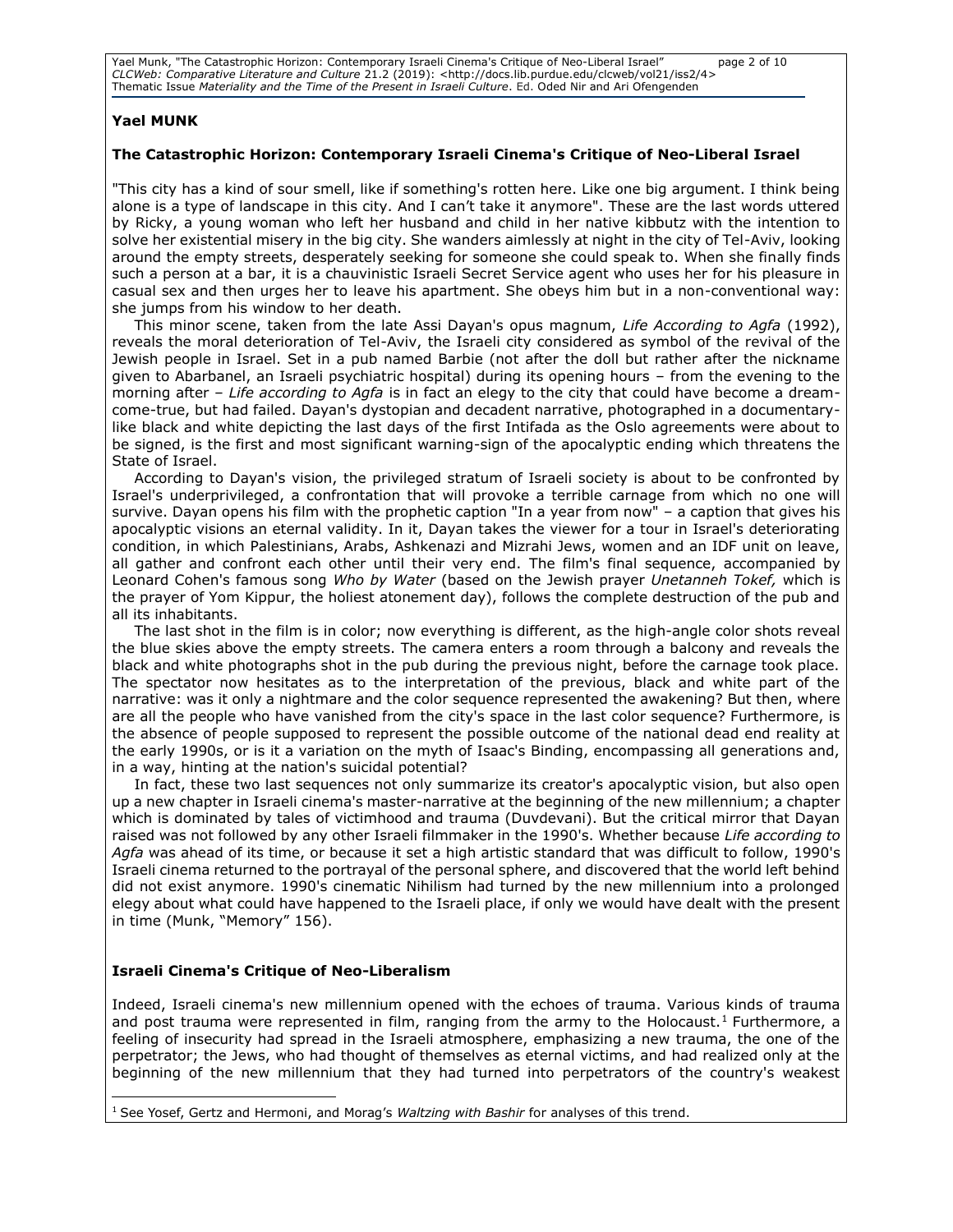Yael Munk, "The Catastrophic Horizon: Contemporary Israeli Cinema's Critique of Neo-Liberal Israel" page 3 of 10 *CLCWeb: Comparative Literature and Culture* 21.2 (2019): <http://docs.lib.purdue.edu/clcweb/vol21/iss2/4> Thematic Issue *Materiality and the Time of the Present in Israeli Culture*. Ed. Oded Nir and Ari Ofengenden

subjects – both Palestinian citizens in the occupied territories, and the poor and most vulnerable Israeli citizens that the worsening economic situation had transformed into victims. Recurring national trauma such as wars were privatized, thus creating a new sense of personalization to national events. This depolitization and de-hegemonization of what was previously national influenced the individual, who in turn refused to experience the national traumas as the only relevant interpretation to his experiences.

The turn towards the individualization of traumata and the growing impact of subjectivity in cultural thought are the inevitable effects of a world tendency that is commonly referred to as "the end of ideologies", an idea that cannot be separated from the search for new forms of ethics. Italian Philosopher Rosi Braidotti proposes the notion of "nomadic subjectivities" to answer this new situation. According to her, in times of crisis, as the media celebrates the end of ideological existence, the question that ought to be asked is what happened to the human, to the moral dimension of men. In order to answer this question, one should understand the material conditions that constrain, influence and stimulate the content of culture and politics. Today, these constrains seem to be found in the compulsive consumerism of mass culture, where the emphasis falls on the quest for "personalized," custom-made specifications and commodities. This capitalist tendency that seeks to anchor the individual in materialism was already designated in Deleuze and Guattari's major work *Capitalism and Schizophrenia*. There they pointed out what they called "the paradox of capitalism," that is this social formation that constitutes itself on the basis of that which was the negative of all the others. Braidotti contends that this tendency achieves a disastrous dual effect: "It reasserts individualism as the unquestionable desirable standard, while it reduces it to brand names and to logos" (3-4).

Israeli cinema has known political phases, namely with regards to the Israeli-Palestinian conflict. During the 1980s, following the political turnover in 1977, which brought the Israeli right to power and raised a fear that Israel is facing another war, Israeli directors created a number of political films that either supported a dialogue between Israeli and Palestinians – the most well-known examples being Judd Ne'eman's *Fellow Travellers* (Magash Hakesef, 1983) and Uri Barbash's *Beyond the Walls* (MeAhore HaSoragim, 1984) – or maintained that the dialogue between the nations had reached a dead-end– as in Daniel Wachsman's *Eastern Wind* (Hamsin, 1982) or Rafi Bukai's *Avanti Popolo* (1986). However, these films did not peer into Israeli society and ask questions about the different ways it has been represented. Nonetheless, it was exactly during this decade that Israeli society separated from its socialist values and began a rapidly growing process of privatization, increasing economic inequalities and generating more poverty. The results appeared gradually in Israeli society and were eventually described in Doron Tsabari and Amir Ben David's three-part documentary "The Silver Platter" (Magash HaKesef, 2015), which was expected to shake Israeli society to its foundations. Broadcasted at the end of 2015, the series revealed the way in which wealth is distributed in contemporary Israel, leaving the poor poorer and the rich – richer. The *Times of Israel*'s correspondent Simona Weinglass provides an accurate description of it: "'The Silver Platter' provides a devastating indictment of an economic system they say has grown so concentrated and extractive that Israel could soon rival countries like Rwanda and Namibia in its levels of corruption." Nevertheless, although Tsabari and Ben David's documentary was planned to evoke a reaction similar to the civil protest of July 2011 (also known as "The Tent Protest"), it did not succeed in creating the social justice miracle to which the Tent Protest aspired.

This paper focuses on the dystopian visions that were engendered in Israeli feature films since the year 2000, as part of a general atmosphere of a socio-political dead end. Torn between remorse for the past and anxiety for the days to come, the new millennium Israeli cinema has begun his new role as a visionary in an unstable world, in which, as Rosi Braidotti contends, "politics can be described not merely as the government of the polis, but also in terms of the management of insecurity. The ongoing changes are currently packaged in modes of social representation which alternates between the euphoric and the apocalyptic" (3).

In today's neo-liberal Israel, it seems that the ability to subvert the neo-liberal apparatus has been lost, and the reflections of this loss can only be found in a few contemporary Israeli feature films; unfortunately, these films did not attract much public attention in real time, but I believe they will be considered as prophetic in the future. Here I wish to show the ways in which these films deal with Israeli society's violence, loneliness, loss of solidarity and general despair as being the main ingredients of an imminent catastrophe.

## **When did it Begin? The Terrible Influence of Neo-liberal Ideology**

Zionism has dreamt of the normalization of the Jewish people, that is – to be a people like any other people; however, this very idea contradicted the Biblical notion of the Jews as the Chosen People. This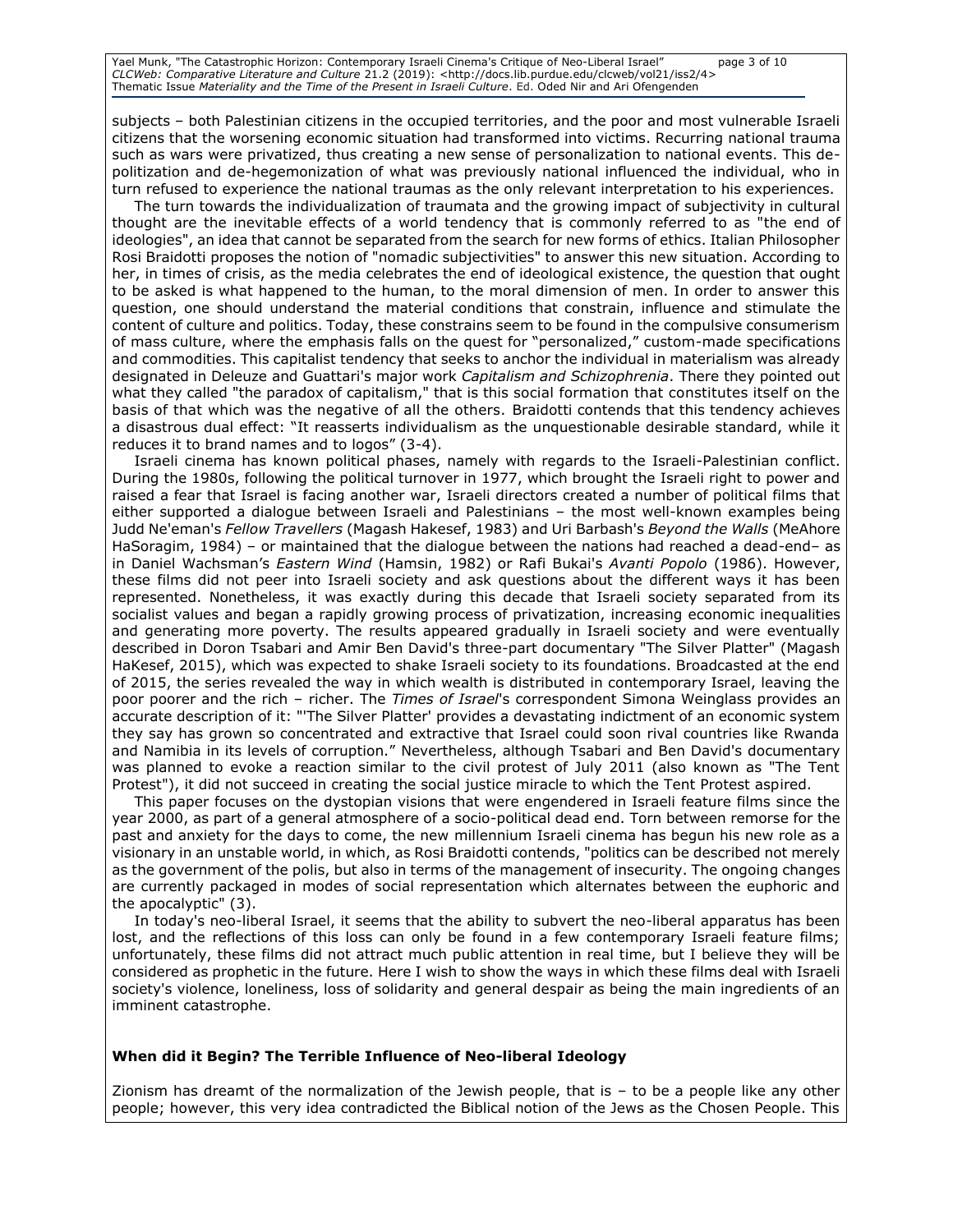Yael Munk, "The Catastrophic Horizon: Contemporary Israeli Cinema's Critique of Neo-Liberal Israel" page 4 of 10 *CLCWeb: Comparative Literature and Culture* 21.2 (2019): <http://docs.lib.purdue.edu/clcweb/vol21/iss2/4> Thematic Issue *Materiality and the Time of the Present in Israeli Culture*. Ed. Oded Nir and Ari Ofengenden

contradiction, that lies, unresolved, at the foundations of Zionist ideology, resulted in ambivalence towards self-determination, whose symptoms can be deciphered in Israeli culture to this very day. While the State of Israel had been founded as a socialist society, three decades later its government turned towards capitalism. It so happens that in the past decade, Israeli society was compelled to adopt the neo-liberal ideology that had begun to rule in the Western world. According to British journalist and writer George Monbiot, neo-liberalism is today's ruling ideology which seems to have conquered the world. In his book, *How did we Get into this Mass: Politics, Equality, Nature*, Monbiot refers to French economist Thomas Piketti's seminal work *Capital in the Twenty-First Century*, in which he has pointed at the fact that no government program could be sustained without an "apparatus of modification": the corporate press, spin doctors, lobbyists and think tanks. Monbiot elaborates on this argument and suggests that without this apparatus of modification,

[...] the necessary programs of austerity that several governments have imposed would be politically impossible. The destruction of the living world would be the occasion of a constant protest. This apparatus of justification or infrastructure of persuasion and the justifying narrative it generates allow the rich to seize much of our common wealth, to trample the rights of workers and treat the planet as their dustbin. Ideas, not armies or even banks, run the world. Ideas determine whether human curiosity work for society or against it. (Monbiot 3)

In the Israeli context, neo-liberalism suggests unique so-called solutions to the old and ever-relevant issue of victimhood. For instance, Israeli Sociologist Alon Gan published in 2014, a book entitled *From Victimhood to Sovereignty*, in which he enumerates four types of victimhood in Israeli society: The kibbutz children who were separated from their parents and forced to spend their childhood in the communal children houses; the oriental (Mizrahi) Jews; the Holocaust survivors; and the Palestinians in the occupied territories and inside Israel.<sup>2</sup> Gan suggests state-sovereignty as an alternative to victimhood and calls for developing a "sovereign road map" for cultivating a personal, social, and national identity through the prism of sovereignty rather than the prism of victimization. Gan's proposal seems to perfectly fit with neo-liberal ideology, as sovereignty or the total reliance on the State's "good intentions" (particularly in today's Israel) has proved to be very poor companions for the individual victim; devoid of solidarity, it proposes no solution to an individual who is doomed to fight alone in a growingly aggressive system.

Inspired by the critique of contemporary Israeli neo-liberal ideology, this article focuses on four Israeli feature films – all released at the beginning of the new millennium: Uri Barbash's *Salt of the Earth* (Melach HaAretz, 2006), Yaky Yosha's *Still Walking* (Od Ani Holech*,* 2010), Jonathan Gurfinkel's *S#x Acts* (Shesh Peamim, 2012) and Tom Shoval's *Youth* (HaNoar*,* 2013). These films are divided by a generation gap that is expressed through their cinematic language and historical references; whereas the first two films represent a generation of filmmakers that matured in the course of dramatic events such as Yom Kippur War in 1973 and the political turnover in 1977, the latter two were directed by a younger generation – Jonathan Gurfinkel was born in 1976 and Tom Shoval in 1981. The main difference between the two generations, however, lies in their vision of personal ethics and self-examination: while the older generation considers the military indoctrination as the source of all evil, though simultaneously lamenting the loss of the mythological friendship between warriors, the younger generation openly and graphically deals with expanding economic inequality and its perpetuation in various Israeli contexts. The common denominator between the four films is their elegiac attitude towards the mournful situation Israeli society has reached, which no one can be directly accused of, while it is widely spreading, leaving very few options for escape.

On the backdrop of these generational differences, all the films discussed in this article relate to the appearance of "New Violence." According to Israeli film scholar Neta Alexander, this new kind of violence is characterized by its turning inwards, facing the domestic sphere and thus transforming it and its surroundings into a battlefield. This "new violence" is in fact "a radical way to think about the interrelation between aesthetics and politics by invoking a bodily experience and turning the occupation and the militarization of Israeli society into a subtext rather than a text" (4). This change in representation also entails a change in the role of the spectator, who is no longer led to identify with the perpetrator (as was the case with the "Shooting and Crying" theme in Israeli feature films in previous decades), but rather is encouraged to identify with the victim, who has become the protagonist. This

 $\overline{a}$ 

<sup>&</sup>lt;sup>2</sup> Gan's research was published by The Israeli Democracy Institute, which demonstrates an ongoing tendency to promote instant-solutions to deep-rooted social problems.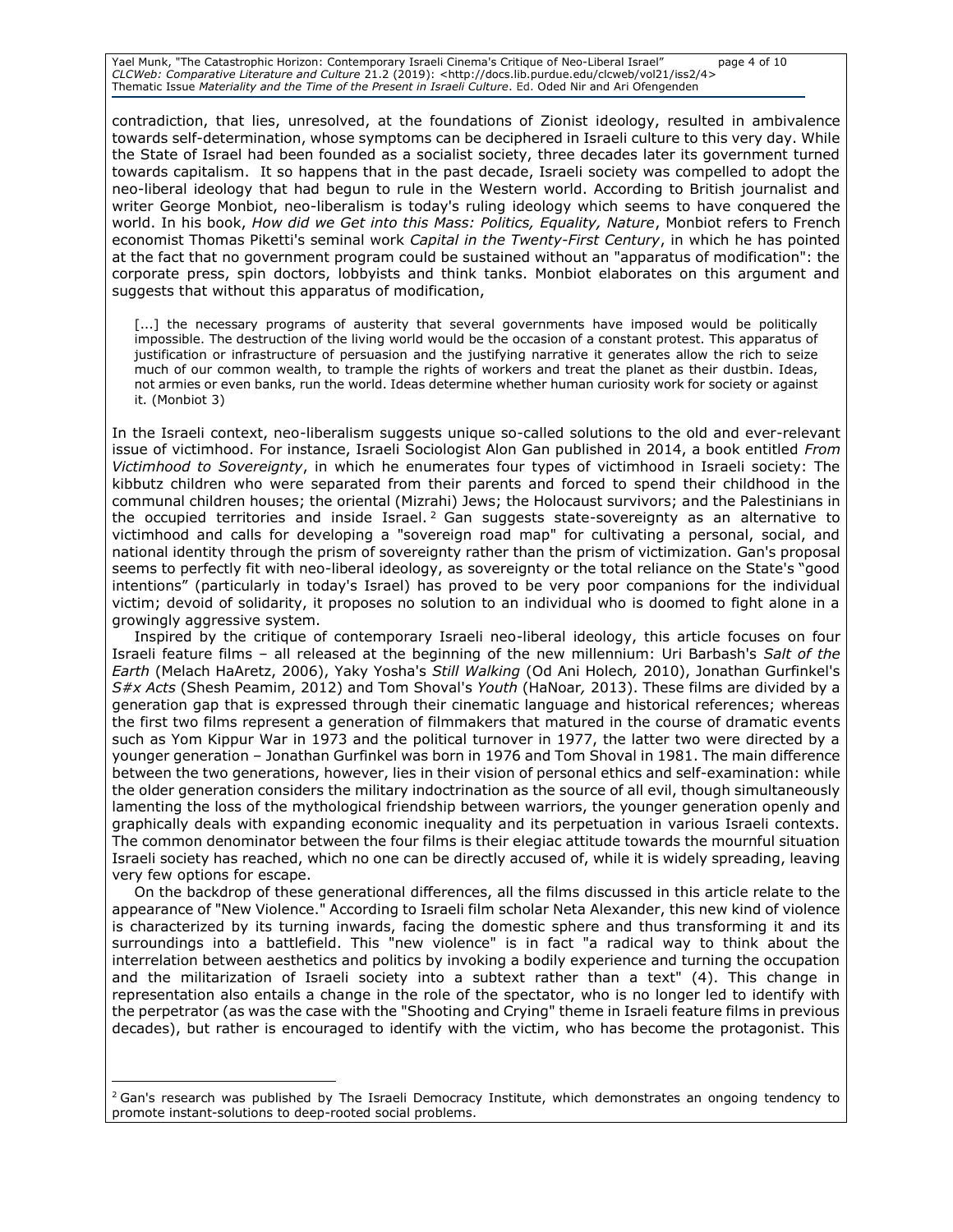Yael Munk, "The Catastrophic Horizon: Contemporary Israeli Cinema's Critique of Neo-Liberal Israel" page 5 of 10 *CLCWeb: Comparative Literature and Culture* 21.2 (2019): <http://docs.lib.purdue.edu/clcweb/vol21/iss2/4> Thematic Issue *Materiality and the Time of the Present in Israeli Culture*. Ed. Oded Nir and Ari Ofengenden

privileged, voyeuristic point of view enables the spectator to safely observe the process of becomingvictim as the result of neo-liberal politics.

## **The End of the Mythical Israeli Manhood: Uri Barbash's** *Salt of the Earth*

Uri Barbash's *Salt of the Earth* (2006) returns to the filmmaker's preferred theme: military fraternity and solidarity, which is at the heart of some of Barbash's most famous films, such as *One of Us* (Ehad Mishelanu, 2009). But this theme takes a morbid turn in *Salt of the Earth*, as the protagonist, Nadav (actor Aki Avni), an Israeli crime reporter suffering from a gambling problem, gets into trouble with the Israeli Mafia in his attempt to revenge his girlfriend's miscarriage, following her encounter with mafia debt collectors. Nadav comes up with the idea of robbing the mobsters' casino, a solution that will also end all of his financial difficulties. During his military reserve service, he easily succeeds in convincing three of his closest friends from his days in an elite military combat unit to join him in his revenge mission. The difficulties deriving from the protagonist's gambling habits and financial problems, which are the cause for many cinematic tragedies – including *Still Walking* which will be discussed in the next chapter – echo throughout the narrative, emphasizing the growing importance of economic well-being in the eyes of Israelis at present times; an importance that is meticulously reflected in the styling of the four friends' interiors and cars, and their manifested understanding towards their friend's gambling debts. In their attempt to commit the perfect crime, the four brave Israeli reserve soldiers find themselves involved in numerous and dangerous challenges. Consequently, one of them is accidently killed, bringing the three to a worst situation they could have ever expected: the need to get rid of their friend's corpse in the deserted landscaped of the occupied territories, while being at the risk of getting caught. The morally impossible situation is seemingly resolved by their immoral decision to bury him in an empty well, but as we learn from the film's ending, this dramatic event will inevitably lead to the termination of their friendship. The film's last sequence provides a visual representation of the disenchantment of the protagonists, as well as the viewers, with the ethos of Israeli military brotherhood.

Filmmaker Uri Barbash chose the thriller genre, which is rather uncommon to Israeli cinema, to realistically describe these four friends' journey into the Israeli heart of darkness, where ancient socialist values come into confrontation with new Israeli hard-core capitalism, in a manner which bridges between two ideologies: militarism and capitalism. What begins in an Israeli traditional form – military brotherhood and a mutual guarantee that goes beyond the military service – turns in a moment of crisis into a typical neo-liberal determination regarding cost effectiveness: the traumatic decision to abandon their friend in the middle of the desert. Thus, the two ideologies structure the action plot and simultaneously transform it into a narrative of remorse and sorrow.

*Salt of the Earth* ends on a tragic note: the three remaining friends, who represent the Israeli salt of the earth – if we were to judge according to their past and their devotion to the Israeli military ethos – are seen confessing their sin to the camera. However, this is not a Christian confession, after which they would be granted absolution, but rather an expression of their acknowledgment of the fact that their blind devotion to the country and its norms has led them to a post-traumatic state from which they may never recover. Furthermore, because these characters are portrayed as salt of the earth, Barbash seems to hint that Israeli society suffers from serious posttraumatic symptoms, resulting in the perversion of those values that have enabled them to become praiseworthy beforehand. In this sense, the film acts as a warning concerning the dangers deriving from the absolute nadir at which Israeli ethical values have reached. Moreover, *Salt of the Earth* reveals that the admired Israeli values of masculinity – power and courage – were but a stratagem aimed at hiding the truth, which is weakness and fear. In the film's final sequence, the post-traumatic sons of the nation are given a human dimension as they reveal their sentiments to the camera. Stripped of their military uniform, they confess the loss of their moral compass under the contradictory influences of over-effective capitalism, their commitment to their companions from the military being transformed into an addiction to the new capitalistic values of Israeli society. This is why the three confessions at the end of the narrative are more than individuals' recognition of their own post–trauma; these are in fact the recognitions of the tragic impact of neoliberal Israel on an ancient world. The protagonists' realization arrives too late, as the mechanism of time it is unstoppable: those who were the salt of the earth have become Israel's new victims.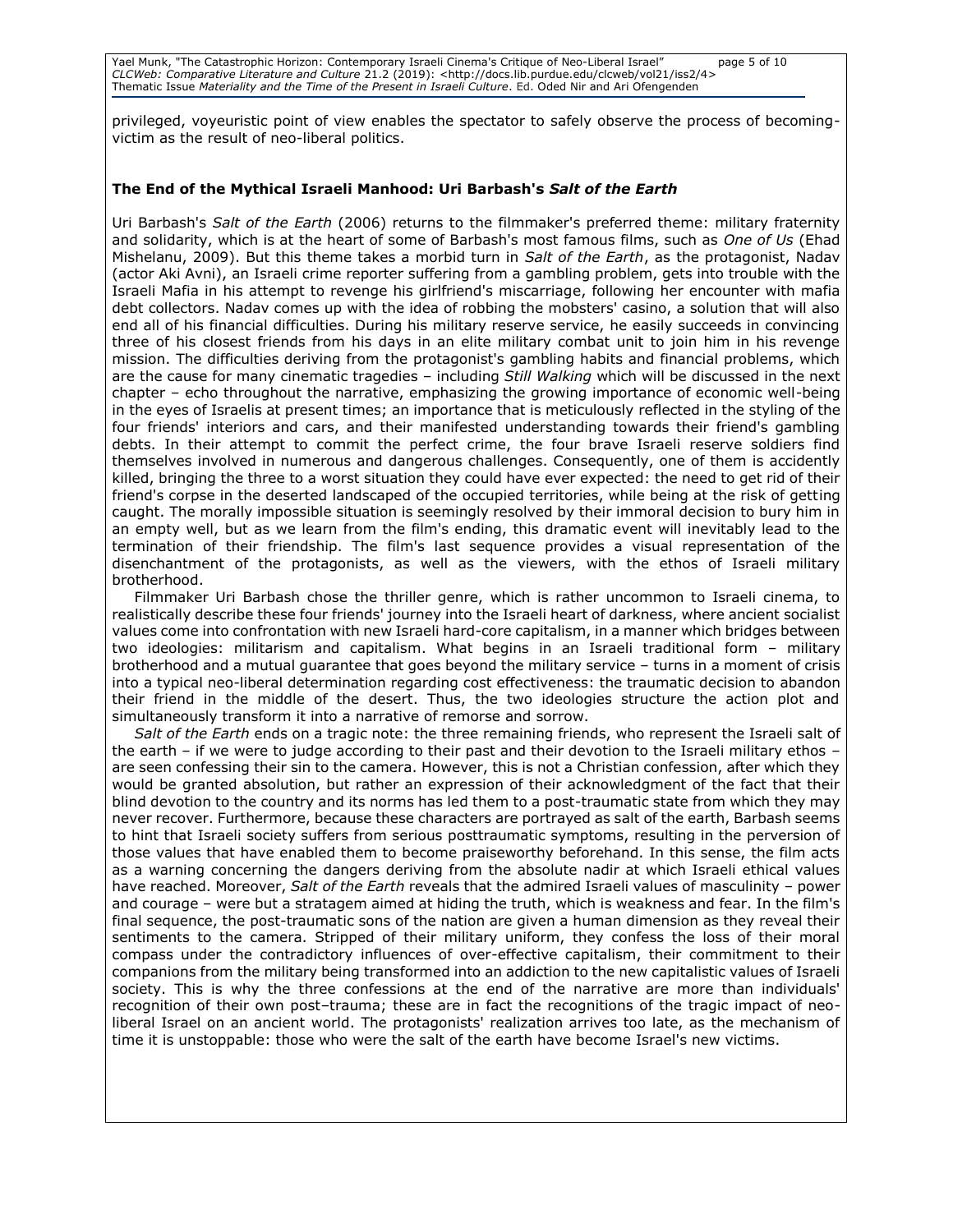Yael Munk, "The Catastrophic Horizon: Contemporary Israeli Cinema's Critique of Neo-Liberal Israel" page 6 of 10 *CLCWeb: Comparative Literature and Culture* 21.2 (2019): <http://docs.lib.purdue.edu/clcweb/vol21/iss2/4> Thematic Issue *Materiality and the Time of the Present in Israeli Culture*. Ed. Oded Nir and Ari Ofengenden

## **The Elegy of the Mature Israeli Hippy:** *Still Walking*

*Still Walking* (Od Ani Holech, 2010), Yaky Yosha's latest feature, opens with a powerful image that later reappears throughout the narrative: its protagonist, Mikey, also known as "the gangster," is seen walking towards the sea at sunset, carrying the body of his dead son in his arms. This pieta-like image, set against the sunset, accumulates its symbolic significance as the narrative progresses, representing Isaac's binding which nowadays seems to have become the contemporary political master-narrative in which children are sacrificed on the altar of their arrogant fathers. This message, shedding light on this symbolic sacrifice, may be considered as the distinguishing mark of Yaky Yosha, a political filmmaker who holds a respected place in the Israeli cinema pantheon.

Yosha's debut film, *Shalom, Prayer of the Road* (Shalom, Tfilat HaDerech, 1972; Yosha was 21 years old), a semi-autobiographical narrative in which he documented his life, is considered to be premonitory of the Yom Kippur War. Inspired by Swiss-French director Jean-Luc Godard and his counter-cinema,<sup>3</sup> Yosha's film dared to speak aloud all that was considered not politically correct at the time – critique on Zionism and the Israeli military obsession, and the uncovering of dangers that were to arise due to the then-recent occupation of the Palestinian territories following the Six-Day War. Different circumstances caused the film to be released only after the Yom Kippur war, a fact that enhanced its prophetic qualities with regards to the forthcoming national catastrophe (Shnitzer 147). The film was scarcely distributed and screened in real time, and thus received its national and international recognition only in retrospect, after Yosha had directed a few other feature films – namely *Rocking Horse* (SusEtz, 1976), based on Yoram Kaniuk's novel by the same name, and the scandalous *The Vulture* (HaAyit, 1981), depicting the military bereavement industry in Israel. Yosha's next two feature films were directed in Israel – *Dead End Street* (Kvish Lelo Motsa, 1982) and *Sunstroke* (Makat Shemesh, 1984) – but their ambivalent reception among Israelis led him to the decision to leave Israel and to try to succeed in Hollywood. He returned to Israel more than a decade later, in the mid-nineties, and found a country that has radically changed.

Yosha's *Still Walking* is based on a novel Yosha wrote and published in 2008. The novel, titled *As I Walk* is a very personal account on the moral and physical degradation of the Israeli male who once believed that the whole world was waiting at his feet. The film's narrative follows his disappointment and his realization that he was wrong, accompanied by voice-over reading a letter addressed to Mikey's deceased child, which, at times, is intertwined with the Palestinian child he accidently killed in one of his secret operations. The protagonist, Mickey, is a middle-aged man married to an alcoholic wife who used to be an academic. He has experienced various misfortunes, among them the loss of his best friend in a military operation, consequent to Mickey's pity towards a Palestinian boy who then wounded him and killed his best friend; his expulsion from the exclusive military unit he belonged to; his decision to join the Israeli Secret Service, from which he was also expelled. These events lead him to a casino run by a few of his friends from the army – a line of work that can be easily interpreted as a metaphorical image for contemporary Israeli insecurity (this is also suggested by Yosha in an earlier interview with Rapoport, "Mivtza Kasino"); evidently, Mickey represents the defeated Israeli male (Morag, "HaGever"). Furthermore, by filling the film's narrative with numerous Israeli flags and recurring images of Israeli Prime Minister Benjamin Netanyahu preaching apocalyptic scenarios on open television sets to which no one listens, the military and the State slowly converge into one same theme, that of the obliteration of the Israeli state.

One of the film's first scenes shows Mickey in a gambling café, where he is concentrated at what he knows best: losing money. The game ends with an argument, a bullet is shot and Mickey is wounded. He wakes up at the hospital, as his wife and his mistress visit him one after the other. Through the recurring flashbacks, often presented using cinematic superimpositions, the viewer understands that Mickey is post traumatic, and is still affected by the military incident in which he lost his friend. The protagonist's stream of consciousness reveals the total defeat of the once glorified Israeli warrior. In fact, Mickey's story is the story of the entire Israeli nation, who once dreamt of being a model society but lost its way due to various earthly temptations namely big money and beautiful women, just like a typical Hollywood gangster.

 $\overline{a}$ <sup>3</sup> Film Theoretician Peter Wollen argues that Jean-Luc Godard created a new spectatorial position that destroys the visual pleasure by undermining the conventions of traditional narrative cinema (identification, transparency, single diegesis and closure) which make this cinema enjoyable. Though Wollen associates visual pleasure with traditional Hollywood cinema, he points at the binary opposition between "pleasure" and "unpleasure," which co-exist in Gordard's intellectual and analytical cinema as the way of creating new forms of visual pleasure.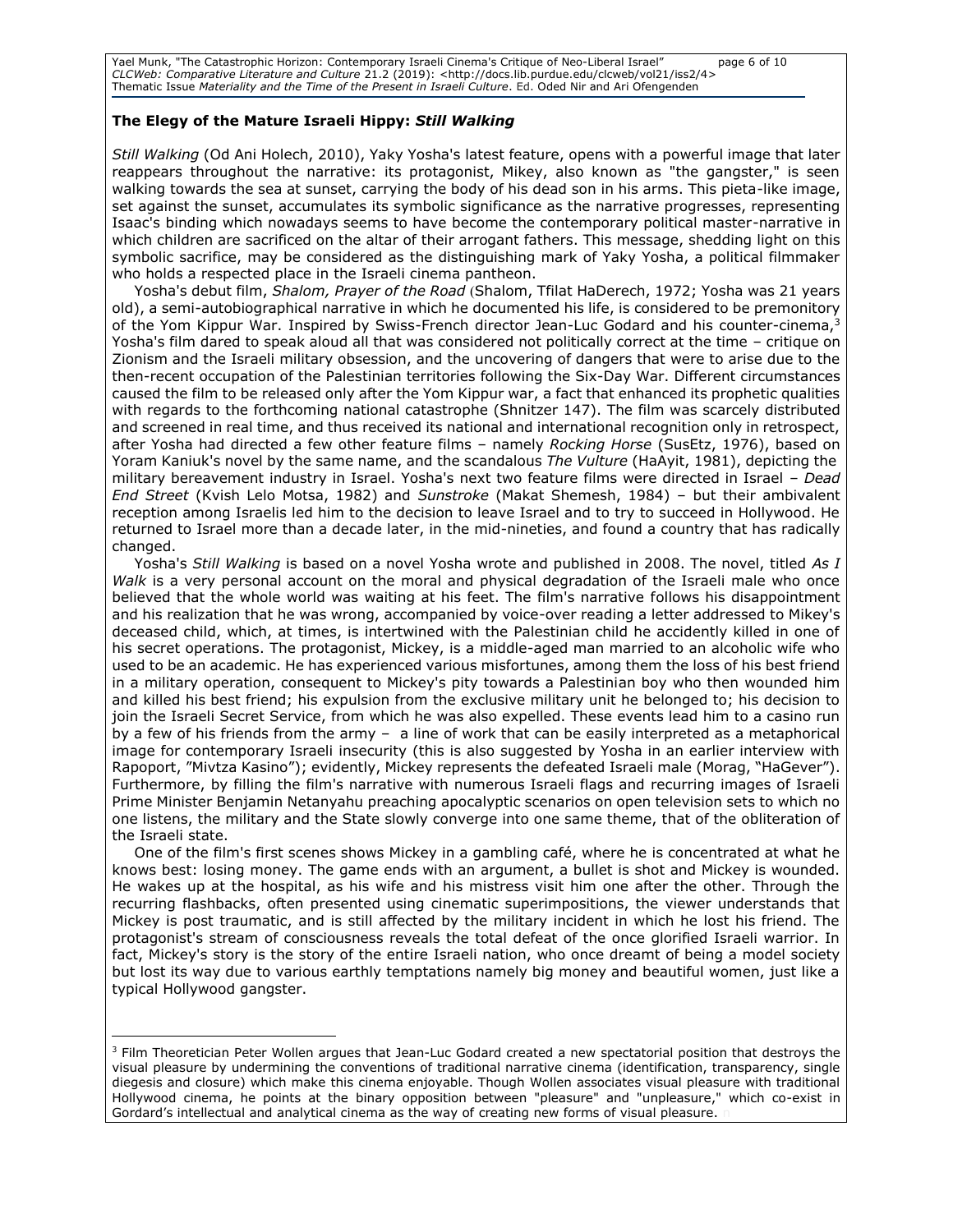Yael Munk, "The Catastrophic Horizon: Contemporary Israeli Cinema's Critique of Neo-Liberal Israel" page 7 of 10 *CLCWeb: Comparative Literature and Culture* 21.2 (2019): <http://docs.lib.purdue.edu/clcweb/vol21/iss2/4> Thematic Issue *Materiality and the Time of the Present in Israeli Culture*. Ed. Oded Nir and Ari Ofengenden

The film continues to follow Mickey in Israel's underworld, where gangsters mix with military figures, guns are often brandished, and life seems like a luxury no one can really afford. When Mickey runs away from his catatonic home and his adolescent daughter who refuses to speak with him, he goes to his Christian mistress who lives with her autistic daughter; but most of time he is seen alone, wandering at night between bars and brothels, waiting for some salvation.

Yosha was of course aware of the pessimistic message of his film, and this was his exact intention. In an interview with Avner Faingulernt, he said: "You can reach a vast amount of people through cinema. I adopted the words of Picasso […] art is not just aesthetics, art is a weapon. I said to myself: If art is a weapon, then film is Napalm" (49). In other words, Yosha expected his film to awake the Israeli public opinion, but in vain. By showing Mickey's degradation, Yosha's mourns the Israeli dream of normalization, a dream that has been realized via a military initiation of death and sacrifice. It is therefore no coincidence that the renowned Israeli film critic Uri Klein described *Still Walking* as one of the darkest Israeli films ever produced in Israel.

#### *S#x Times* **or the Faces of New Violence**

Following the national moral account expressed at the beginning of the new millennium in films such as *The Salt of the Earth* and *Still Walking*, a decade later Israeli cinema began a new and different analysis of Israeli reality, manifesting greater compliance at the face of its moral deterioration. This new ethical position opened up a new cinematic trend in Israeli cinema's confrontation with its catastrophic horizon: an acknowledgment of the all-consuming capitalism that destroys the very basis of any normative society. The films discussed in this chapter share very little with previous directions in Israeli cinema, as they all critically and specifically refer to the false abundance that the neo-liberalism ideology had brought on Israeli society. Emphasizing the social and economic gap between various populations, this cinema proposes no solutions, but contended itself at putting a mirror to the face of changing Israeli society. A very good example for this tendency would be the much-acclaimed film *S#x Acts* (Shesh Peamim, Jonathan Gurfinkel, 2012), which at first glance seems to be dealing with the ever-current issue of sexual consent amongst teenagers.

Set in a socio-economically divided neighborhood in Herzelia, *S#x Times* tells the story of the sixteenyear-old Gili Shulman (actress Sivan Levy) who has just moved to a new high school in one of Herzelia's affluent suburbs. Seeking social approval, vulnerable Gili will perform six sexual acts throughout the film's narrative, each one advancing her degradation. Whereas in the eyes of her school friends she seems to be "calling for it", Gili is in fact looking for acceptance in a society that will never accept her. As film critic Ella Taylor justly summarized for the National Public Radio:

Far from being cynical, *S#x Acts* raises an alarm while demonizing no one. Manipulative Omri is pretty hard to like, but it's not hard to understand the pull he exerts on Gili. Each of the other boys has his own appeal, plus his own insecurities and doubts about what he's doing. A chubby boy takes his turn with Gili, then shows her kindness, which she rewards with the same cavalier rejection she's suffered at the hands of his friends.

Gili lives at the other side of town, in a poorer neighborhood. And even though Gili is rejected by her schoolmates, everything in their neighborhood fascinates her: their villas, their cars and their economic ease. In vain, she tries to attract the boys' affection: the more the narrative evolves, the more the viewer understands that Gili has no chance in becoming part of the gang; not only because of her unattended adolescence with tired, hard-working parents, but also because there is no place for girls like Gili in a divided society in which money has replaced all human emotion. Thus, *S#x Times* becomes an allegory which demythologize social mobility in contemporary neo-liberal and polarized Israel. Film scholar Neta Alexander stresses the relations between the location of the violence depicted in the film, and its political role:

When we encounter [the abusive rich kids] on the beach, at the school, or in their living room, they tend to display normative behavior, but once the story moves into various closed spaces – such as public restrooms or a villa's basement – they all become sexual predators, repeatedly molesting (and eventually raping) the film's female protagonist (11).

Thus, continues Alexander, the film represents the New Violence, which is characterized by the conversion of "[...] on-going violence in the public sphere into sexual aggressiveness that always takes place in the shadow of the private sphere (13).

Alexander also emphasizes the fact that the rich teenagers are all of Ashkenazi origin, whereas the protagonist's physical traits ascribe her to the Mizrahi Jewry. Finally, *S#x Times* is all the more interesting because of the way it dares to position its crucial political critique at the foreground, even at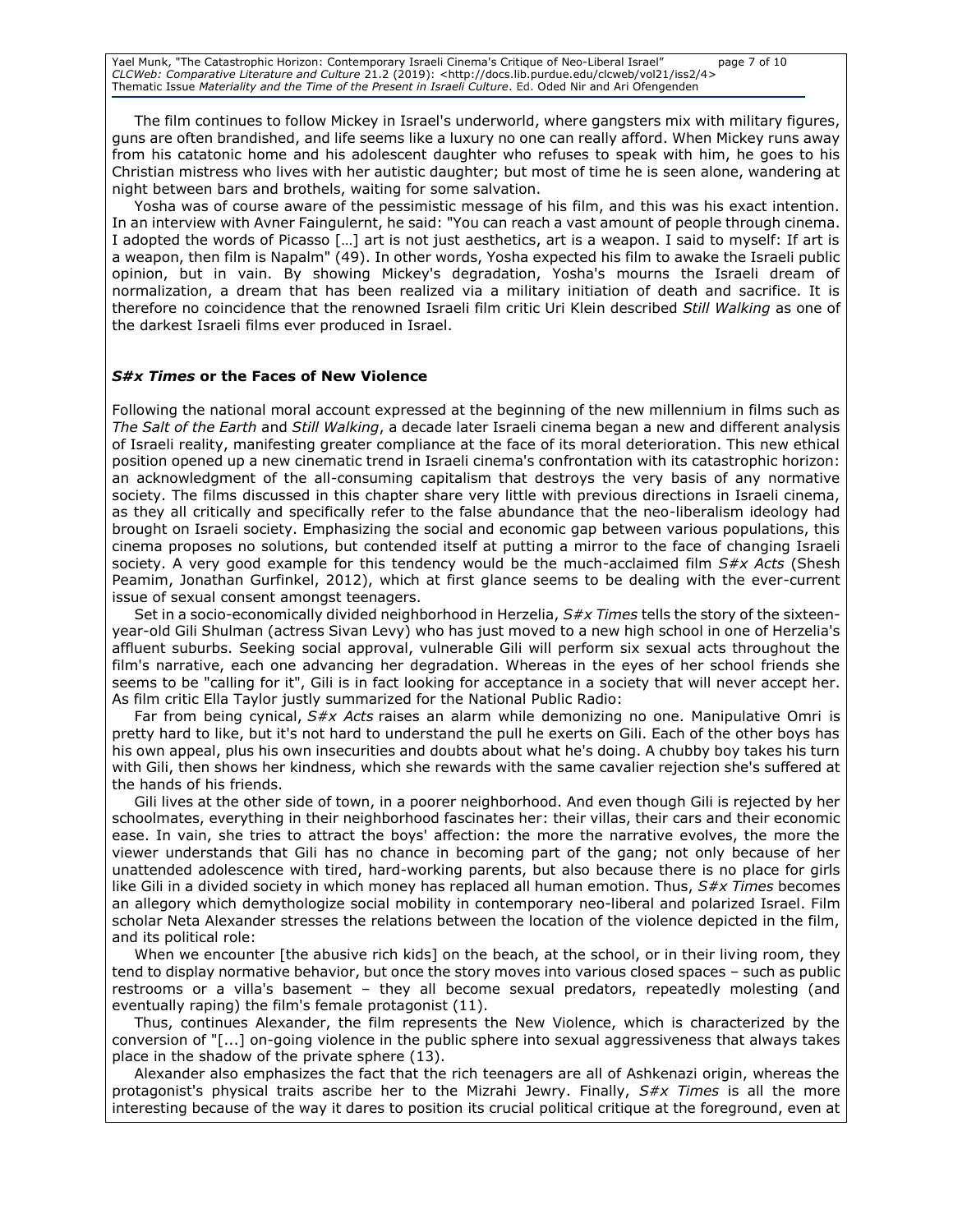Yael Munk, "The Catastrophic Horizon: Contemporary Israeli Cinema's Critique of Neo-Liberal Israel" page 8 of 10 *CLCWeb: Comparative Literature and Culture* 21.2 (2019): <http://docs.lib.purdue.edu/clcweb/vol21/iss2/4> Thematic Issue *Materiality and the Time of the Present in Israeli Culture*. Ed. Oded Nir and Ari Ofengenden

the expense of its reception by viewers from the same upper-class it criticizes. Thus, for instance, none of the protagonists are round characters; rather, they perform their role in the growing social discrepancy in Israeli society. This is the reason we fail to feel empathy for any of the characters that abuse and degrade Gili.

#### *Youth:* **The Younger Generation's Dead End**

Tom Shoval's debut film *Youth* (HaNoar 2013) focuses on Israeli teens as well, and offers an extraordinarily realistic document about the absence of social justice in Israel, and its dreadful consequences. Film critic Jonathan Hoffman very justly describes this film as "[... A] tragedy, a comedy, a horror film and a warning" (Hoffman), and as such it can be considered the most representative example of the "social critique trend" invading the Israeli screen. *Youth* tells the story of two brothers' coming of age in a satellite town outside Tel-Aviv: the older has just enlisted to the mandatory military service, which enables him to carry a rifle, and the younger is still in high school. After their father is fired from his job, the family finds itself with no survival means, and the narrative focuses on the brothers' futile attempts at saving their middle-class family from bankruptcy.

Under the influence of the American films they watch constantly, the two brothers come up with a radical plan to kidnap a rich young girl from the younger brother's high school and demand ransom. But even though they succeed in their kidnapping plan and lead the girl to a desolated basement, and although the girl seems to cooperate with her kidnappers and the brothers find her family's phone number, things don't work out the way they had expected, due to unforeseen circumstances: the kidnapping takes place on Sabbath and it just so happens that the girl's family keeps the Sabbath, meaning that they will not pick up the phone until Saturday night, and therefore are not aware of the kidnappers' demand. This ironic and absurd situation marks the first in a downward spiral from which the two brothers will hardly free themselves. Finally, as they return home after liberating their hostage with no ransom, they learn that their father has committed suicide.

In an interview to *The Times of Israel*, Shoval related to the influence of American cinema on his film, and to the narrative's autobiographical dimension:

I think life is a struggle. *Youth* has the fantasy world of what you want – the world of the cinema – then there is the gravity of life. In the basement you have kidnapping and American genre movie. Upstairs is the Israeli family drama […]. We endure universal conflicts and specific conflicts. There's a misconception in the United States, a bit, about Israel and its economy. Certainly it is a success, but there is disparity there and some poverty. Showing the middle class in Israel was very important. Most of the films you see are about the conflict only. But there are other heroes. I come from a middleclass family; I have lived this tension (Hoffman).

True to its creators' intentions, *Youth* tells a tragedy that could have taken place anywhere else in the Western neo-liberal world: the tragedy of the unattended populations in a growing capitalist society. The film also shows how an individual's moment of hesitation entails a catastrophe whose repercussions are to be found on the personal level, amongst others. In the film's final scene, the neighbors gather in a state of shock outside the apartment building in which the brothers live, revealing the fragility of the Israeli middle-class, whose existence relies only on their ability to work and feed their families; the moment they fail to do, they realize that have been abandoned by their country. By doing so, Tom Shoval's realistic style opposes the viewer's expectations for a *deus ex machina* solution, and reveals, similarly to other films discussed here, that Israeli cinema has withdrawn from its escapist stance; rather, it confronts the viewer with the coarse face of Israeli reality.

#### **The latest News:** *Beyond the Mountains and Hills* **(Eran Kolirin, 2016)**

As this article is being written, a new feature film has been released: Eran Kolirin's *Beyond the Mountains and Hills* (Me'ever Laharim Velagvaot, 2016). Like a few other films discussed in the article, its story revolves around a middle-class Israeli family from the peripheral town of Modi'in, trapped in a typically impossible Israeli situation. After experiencing many familial challenges that could have potentially turned into major crises, the family decides to celebrate its reunion by attending a concert of the all-Israeli singer Shlomo Artzi. They stand in the middle of the crowd as the singer performs the song that has made him a national icon: "Suddenly a man wakes ups, and feels he is a nation, and begins to walk." These words nostalgically refer to an Israeli time of innocence, when a national future was still an optimistic option. On the background of the films' narratives discussed here, these words seem more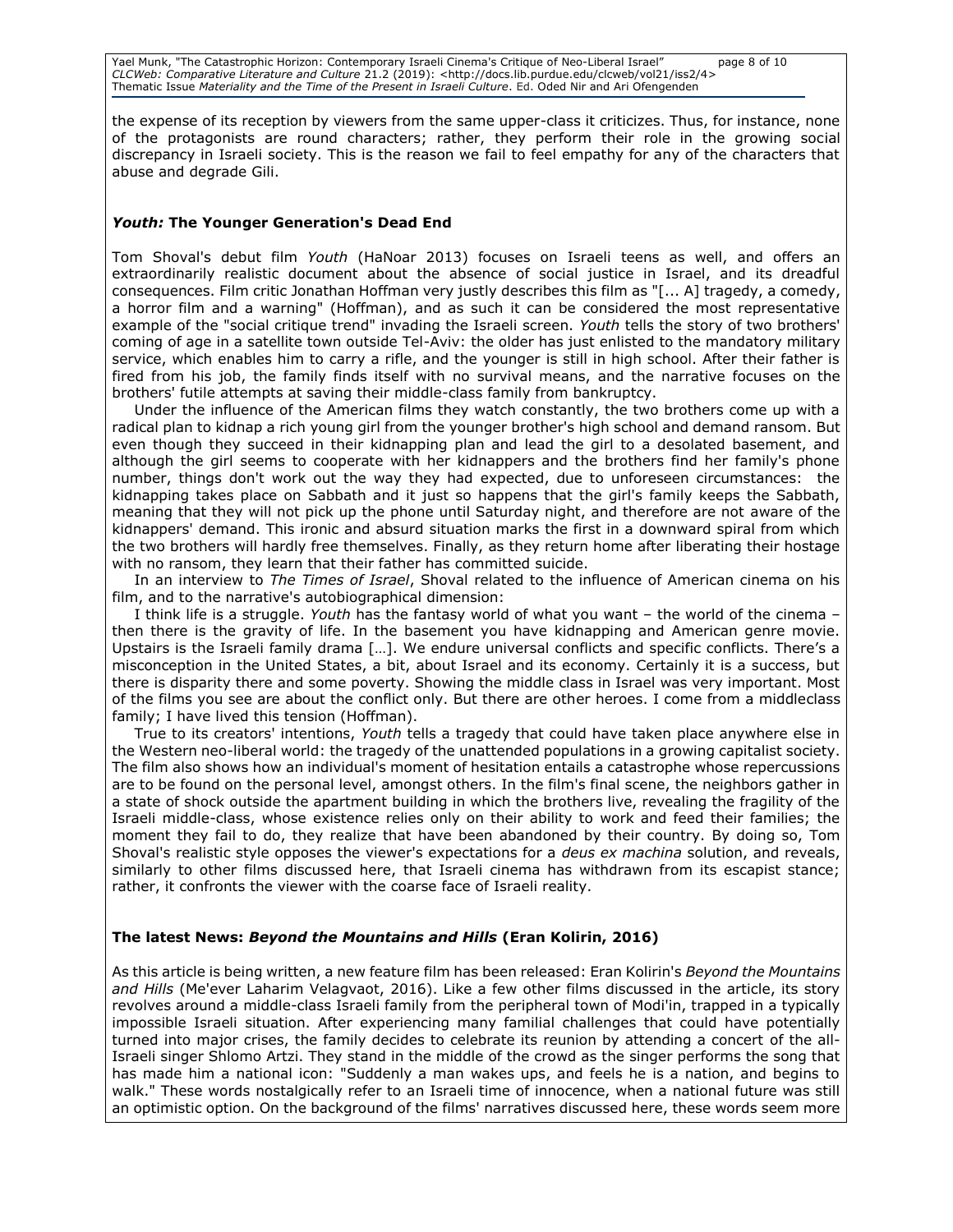Yael Munk, "The Catastrophic Horizon: Contemporary Israeli Cinema's Critique of Neo-Liberal Israel" page 9 of 10 *CLCWeb: Comparative Literature and Culture* 21.2 (2019): <http://docs.lib.purdue.edu/clcweb/vol21/iss2/4> Thematic Issue *Materiality and the Time of the Present in Israeli Culture*. Ed. Oded Nir and Ari Ofengenden

ironical than ever: though threatened by an imminent catastrophe which would be the direct outcome of the political and moral digressions the State of Israel has chosen, the Israeli people still stand on their feet but they cannot walk any longer; all they can do is remember the time when they could.

#### **Radical Conclusions for a Critical Cinema**

In contemporary Israel, history is no longer a matter to rely upon or to learn from, but rather an episode in the past that may never be repeated. The refusal to learn from the past is expressed and manifested by these films' arrogant male characters, who were once the fighters and the nation's heroes. However, their encounter with predatory capitalism, neo-liberal ideology and social injustice has driven them off of their moral path and confronted them with a growing fear of being deprived of any possible future. It is on this background a different horizon appears: having lost all solidarity, the state of Israel seems to be facing a catastrophe.

It is often contended that at times of violence, fear and despair, cinema becomes a forum in which political ideologies and conflicts are played out. This is certainly true when discussing contemporary Israeli cinema, which seems to demonstrate this tendency by representing a post-apocalyptic vision that reflects not only certain tendencies in today's western culture, but also a quotidian Israeli experience in which the present norms have changed so radically that any mention of the recent past seems like faraway nostalgia. As Barbara Gurr states at the introduction of her book *Race, Gender and Sexuality*, "As speculative fiction […], post-apocalyptic narratives ask us to consider what it means to be truly human, particularly in the context of survival horror and genocide, by testing not only our physical survival skills but also our values, our morals, and our believes" (1). Accordingly, the ever-threatened Israeli culture has become more and more invested in speculative fictions about a darkening future; as could be seen in all the film texts analyzed in this article, the recurring failure of Israeli males is the most accurate example for this cultural sensation of loss and disorientation.

This paper has attempted to target the socio-political aspect that four Israeli films, which were realized at a same historical moment, have in common: the sense of imminent danger and the loss control in one's national life. These four films express the same sensation of what Freud calls *Unheimlich* – a feeling of un-homeliness and uncanny-ness – as the country in which they take place has radically changed. This sense of fear and alienation reflects what Israeli government refuses to acknowledge: the end of social solidarity as designed in the first Zionist manifestos. These antagonisms seem to have invaded personal cinema, addressing the individual's destiny as a possible version of the collective destiny.

Driven by a sense of imminent danger, the films discussed here can be viewed as a result of the growing fears in a country that has lost its moral compass. Indeed, there was a time in which a post-Zionist discourse had dared to question the very assumptions underlying Zionism, its ideas and its perspective, and reached towards post-colonial theories (Silberstein), thus creating for a short while an illusion that the damages done from 1948 onward could be reversible; but today's Israeli intellectuals seem to avoid constructive solutions, feeling that there are none, and their day-to-day effort is invested in survival.

According to Rosi Braidotti, this mode of survival, which characterizes Israeli society, facilitates through the discovery of subjectivity, not as an egocentric value but rather as a discovery of ethics (8). Nonetheless, Israeli cinema refuses to aim its attention at any possible solution. Instead, it prefers to look into the ever-growing wound of a defeated society that fails to achieve its dreams. This may be the reason that Israeli cinema's critique of neo-liberal ideology did not appear until the beginning of the new millennium. The moral discourse offered by the four films discussed in this article is not intended to drive anyone to action, because no action can be taken. Accordingly, none of these films proposes a clear narrative closure; life goes on, and the crimes that have been committed, accompanied by guilt, will follow us wherever we go.<sup>4</sup> In this sense, Assi Dayan's vision of a complete annihilation, after which the entire Israeli project could start anew, has never been more relevant.

#### **Works Cited**

 $\overline{a}$ 

Alexander, Neta. "A Body in Every Cellar." *Jewish Film & New Media*, vol. 4, no. 1, 2016, pp. 4-24.

<sup>4</sup> In *Film Art: An Introduction*, Bordwell and Thompson relate to the "ambiguity of Neorealist films" as "[…] a product of narration that refuses to yield an omniscient knowledge of events […] Neorealism's tendency toward a slice-of-life plot construction gave many films of the movement an open-ended quality quite opposed to the narrative closure of the Hollywood cinema" (486).